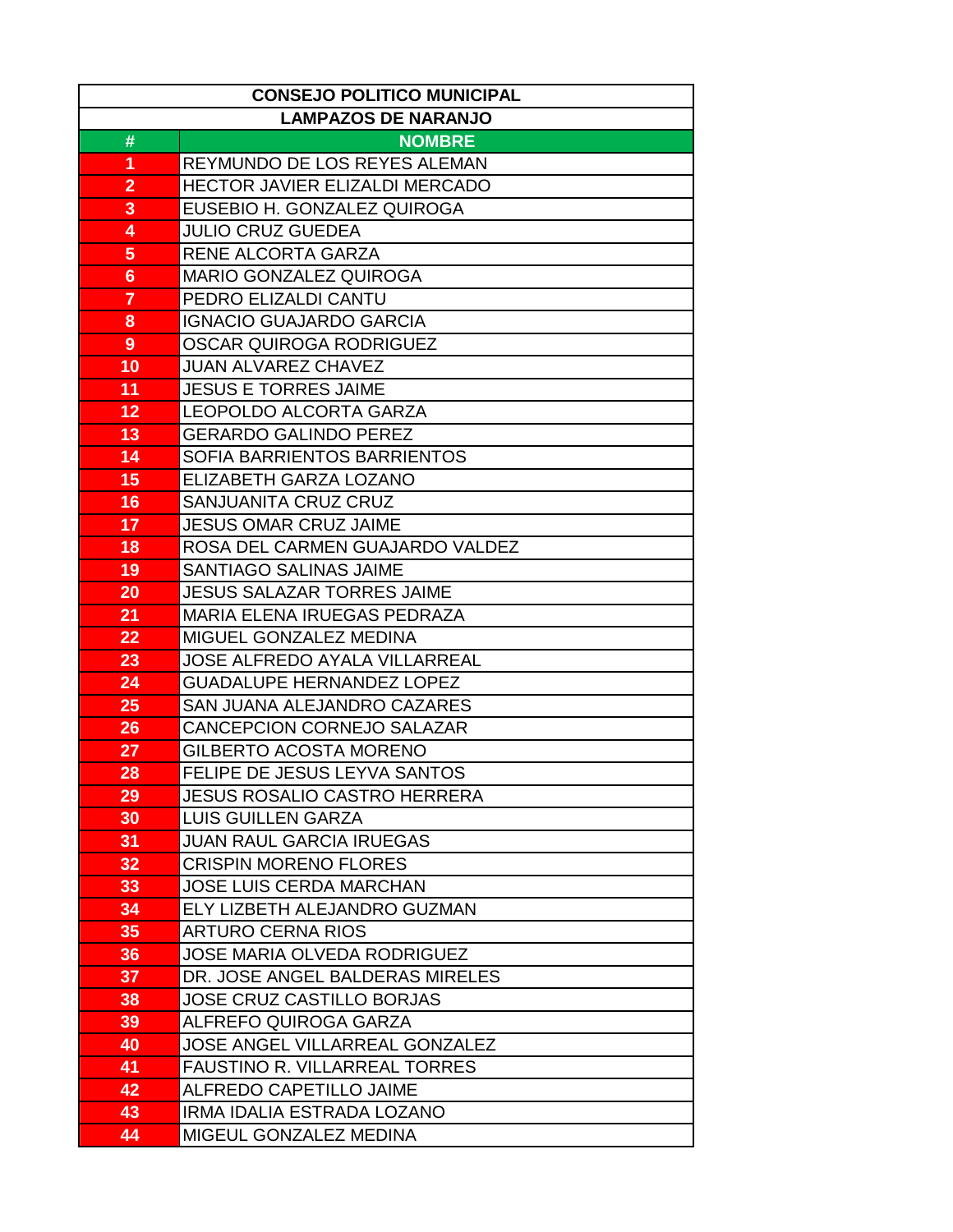| 45       | <b>MARIA DELOS ANGELES TORRES JAIME</b>                 |
|----------|---------------------------------------------------------|
| 46       | HILDA BERTHA LOPEZ LARA                                 |
| 47       | ROMEO CHAVANA TREVIÑO                                   |
| 48       | RAMONA MARTINEZ MENDEZ                                  |
| 49       | ALMA SOMA FLORES MENDIOLA                               |
| 50       | <b>SERGIO AGUIRRE BORTONI</b>                           |
| 51       | <b>GRACIELA ESTRADA SALAZAR</b>                         |
| 52       | ANGEL RODRIGUEZ GONZALEZ                                |
| 53       | ARGELIA ALEJANDRO ANCIRA                                |
| 54       | <b>IVETH JAIME LIMON</b>                                |
| 55       | <b>NIDIA GARCIA MORALES</b>                             |
| 56       | ANGEL RODRIGUEZ IRUEGAS                                 |
| 57       | <b>VICTOR MANUEL ESTRADA TERAN</b>                      |
| 58       | <b>JAVIER OLVEDA CANTU</b>                              |
| 59       | <b>JOSE CARLOS AYALA ESTRADA</b>                        |
| 60       | <b>ADOLFO NIETO FLORES</b>                              |
| 61       | <b>DAMIAN CRUZ TERAN</b>                                |
| 62       | <b>VERONICA MAYELA CRUZ TERAN</b>                       |
| 63       | ELVA VERGARA TERAN                                      |
| 64       | RAMIRO AYALA CRUZ                                       |
| 65       | DAVID TAMEZ LONGORIA                                    |
| 66       | <b>MA ISIDRA SALDIVAR MARTINEZ</b>                      |
| 67       | <b>MA CONCEPCION VERGARA TERAN</b>                      |
| 68       | <b>MANUEL DUARTE ZUÑIGA</b>                             |
| 69       | <b>JOSE GONZALEZ RAMIREZ</b>                            |
| 70       | NINFA ABREGO IBARRA                                     |
| 71       | LILIA GUADALUPE GALLEGOS CRUZ                           |
| 72       | <b>MA DEL CARMEN BARRERA RUIZ</b>                       |
| 73       | <b>CARLOS LOPEZ RODRIGUEZ</b>                           |
| 74       | ALICIA GARZA CAVADA                                     |
| 75       | JOSE LUIS PEREZ MARTINEZ                                |
| 76       | CECILIA BELINDA MARTINEZ FERRARA                        |
| 77       | MA DE LA LUZ RUIZ SANCHEZ<br>MA GUADALUPE MORALES PEREZ |
| 78<br>79 | SERGIO URESTI JIMENEZ                                   |
| 80       | <b>GONZALO SANCHEZ CONTLA</b>                           |
| 81       | MA DE LOURDES PARRA LOZANO                              |
| 82       | MARGARITA SALDIVAR HERNANDEZ                            |
| 83       | JOSE T CRUZ SALDIVAR                                    |
| 84       | SANDRA BARRIENTOS BARRIENTOS                            |
| 85       | JESUS MARIO GUERRERO MARTINEZ                           |
| 86       | JESUS OMAR CRUZ JAIME                                   |
| 87       | HORTENSIA JAIME JAIME                                   |
| 88       | <b>MARTHA E LOZANO</b>                                  |
| 89       | <b>GERARDO JAVIER AGUIRRE FERNANDEZ</b>                 |
| 90       | LUZ MARIA AGUIRRE GARZA                                 |
| 91       | DIAMANTINA CAPETILLO JAIME                              |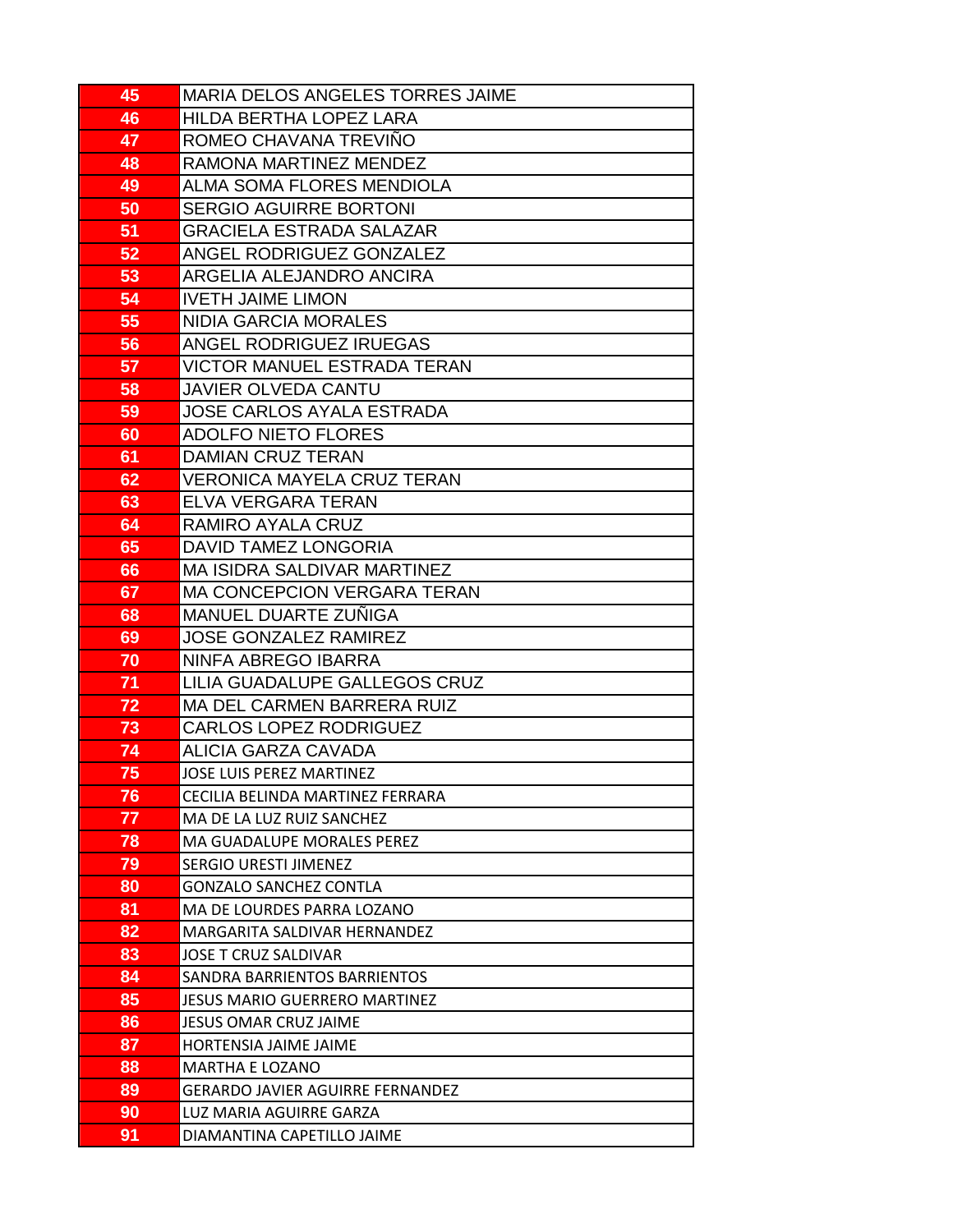| 92         | MARGARITA GALVEZ TERAN                                |
|------------|-------------------------------------------------------|
| 93         | RAMONA GUILLEN GARZA                                  |
| 94         | JUAN FRANCISCO FERNANDEZ ISLAS                        |
| 95         | BRUNO SANCHEZ AGUILERA                                |
| 96         | MARIO AGUIRRE JAIME                                   |
| 97         | PEDRO MIRELES LOPEZ                                   |
| 98         | PABLO FERNANDEZ ISLAS                                 |
| 99         | JOSE GPE. PEREZ HDZ                                   |
| 100        | <b>BLAS GARCIA URESTI</b>                             |
| 101        | ROSALINDA ALVARADO OSUNA                              |
| 102        | MA CONCEPCION ZAMORA PAZ                              |
| 103        | CATALINA TELLEZ ESTALA                                |
| 104        | MIRDALIA GZZ BERLANGA                                 |
| 105        | <b>CRISTINA CORONADO MORALES</b>                      |
| 106        | YERIBEL CRUZ LOPEZ                                    |
| 107        | YANIBEL TERAN LONGORIA                                |
| 108        | DELFINA ZERTUCHE IRUEGAS                              |
| 109        | ROSALBA MARTINEZ FLORES                               |
| 110        | YURIDIA CERDA GALLEGOS                                |
| 111        | HECTOR JAVIER ELIZALDI ALEJANDRO                      |
| 112        | LUIS RAMON GUILLEN CRUZ                               |
| 113        | JAVIER GUAJARDO ZERTUCHE                              |
| 114        | ALEJANDRO RODIRGUEZ                                   |
| 115        | GUILERMO CRUZ                                         |
| 116        | DANIEL OROZCO                                         |
| 117        | FELIPE DE JESUS LEYVA MARCHAN                         |
| 118        | CAYETANO B VILLARREAL HDZ                             |
| 119        | <b>GONZALO LIMON REYES</b>                            |
| 120        | DANIEL GARCIA COPEAN                                  |
| 121<br>122 | TELESFORO VILLARREAL CHAVARRIA                        |
| 123        | JESUS CORONADO PARRA<br><b>VENTURA LOPEZ CISNEROS</b> |
| 124        | <b>GILBERTO RAMIREZ LARA</b>                          |
| 125        | ORALIA LOPEZ CISNEROS                                 |
| 126        | AMALILA OCHOA ESCOBEDO                                |
| 127        | MA DEL PILAR TAGUADA SALAZAR                          |
| 128        | YESENIAGUADALUPE TORRES TAGUADA                       |
| 129        | MA ELENA HDZ PEÑA                                     |
| 130        | VICTOR MANUEL LOZANO RDZ                              |
| 131        | SAN JUANA MONCADA MACIAS                              |
| 132        | HECTOR VAZQUEZ AYALA                                  |
| 133        | CARLOS ESCAMILLA ELIZALDI                             |
| 134        | IDALIA ESPARZA GAONA                                  |
| 135        | GLORIA AYALA LOPEZ                                    |
| 136        | ALEJANDRA AGUIRRE OCHOA                               |
| 137        | JAVIER LOPEZ CISNEROS                                 |
| 138        | <b>JULIO GORDILLO SOLIS</b>                           |